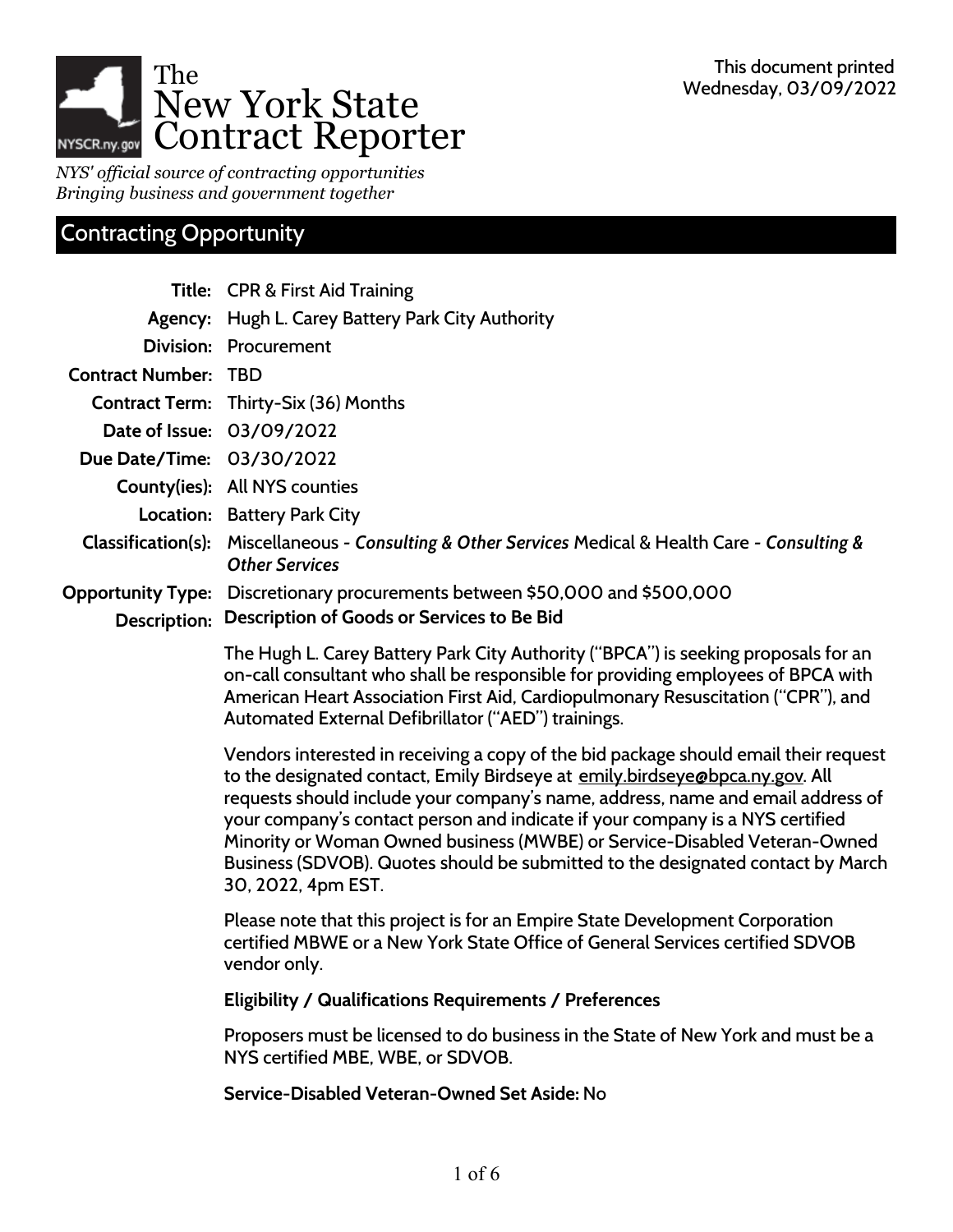#### **Contact Information**

**Primary contact:** Hugh L. Carey Battery Park City Authority Procurement Emily Birdseye Assistant Contracting Officer 200 Liberty Street 24th Floor New York, NY 10281 United States Ph: 212-417-4309 emily.birdseye@bpca.ny.gov

**Submit to contact:** Hugh L. Carey Battery Park City Authority Procurement Emily Birdseye Assistant Contracting Officer 200 Liberty Street 24th Floor New York, NY 10281 United States Ph: 212-417-4309 emily.birdseye@bpca.ny.gov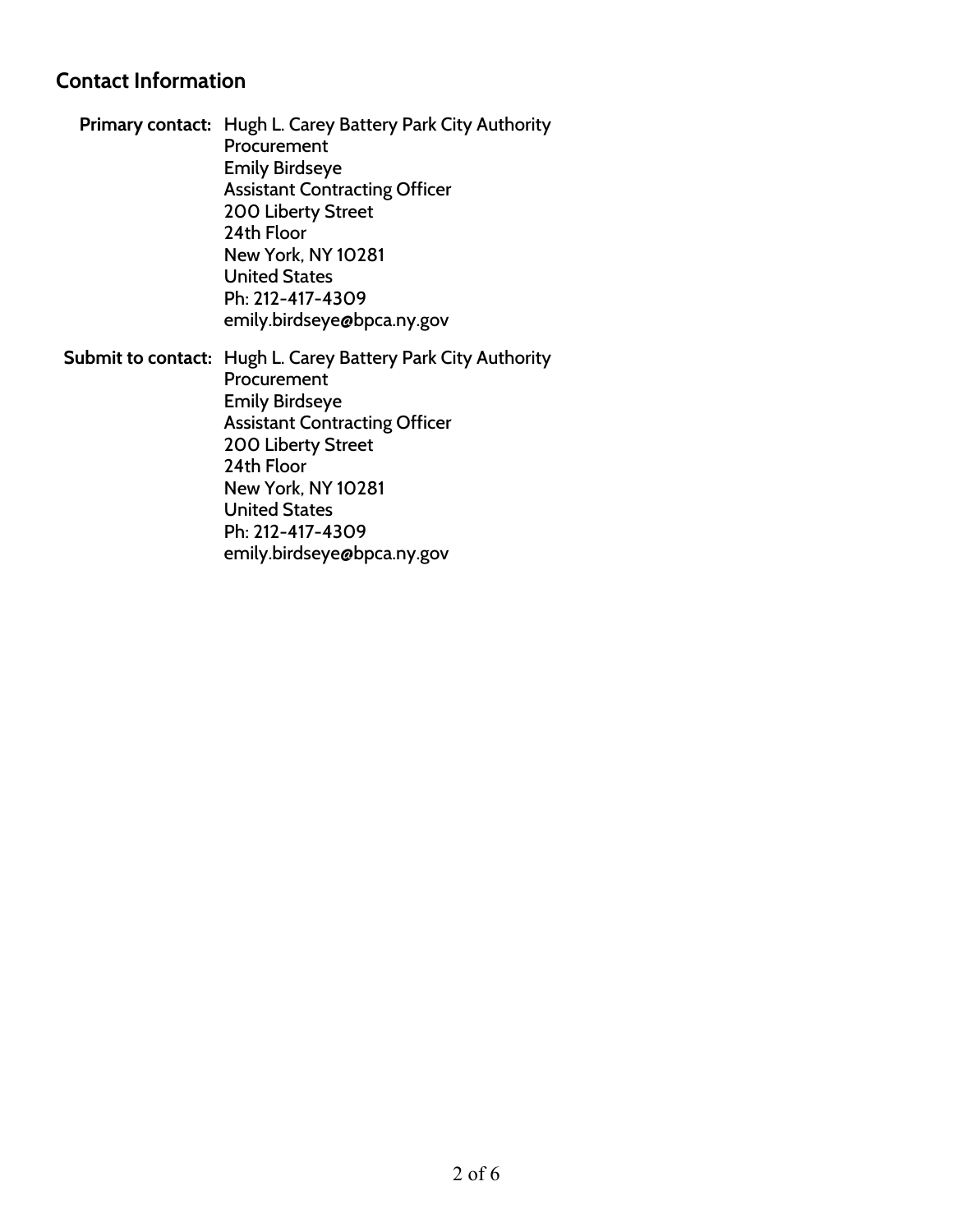### **Documents**

No documents have been uploaded to this ad.

If you have questions regarding the documents, contact the issuing agency for more information.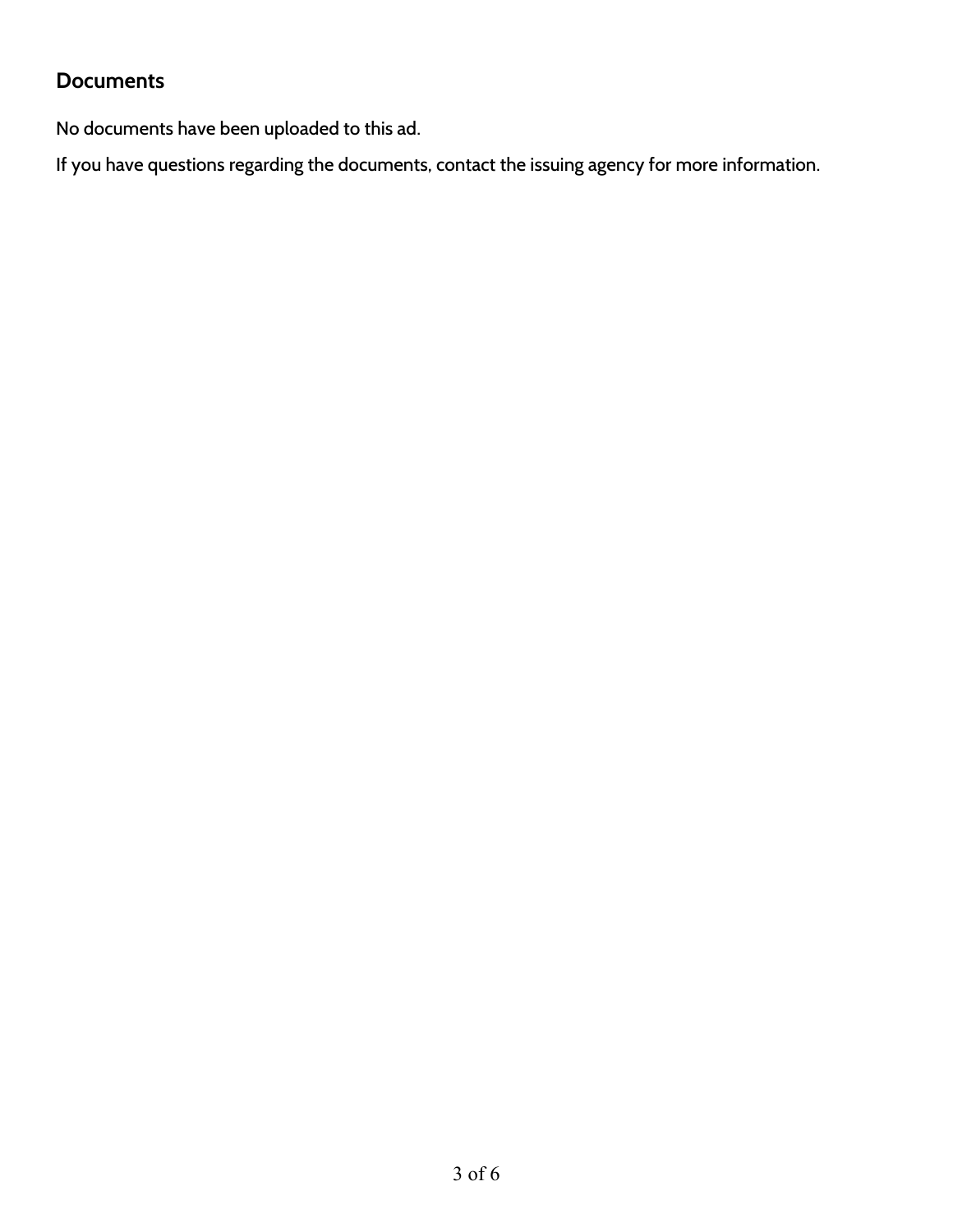# **Ad Updates**

There are no updates for this ad.

Please contact the issuing agency for more information.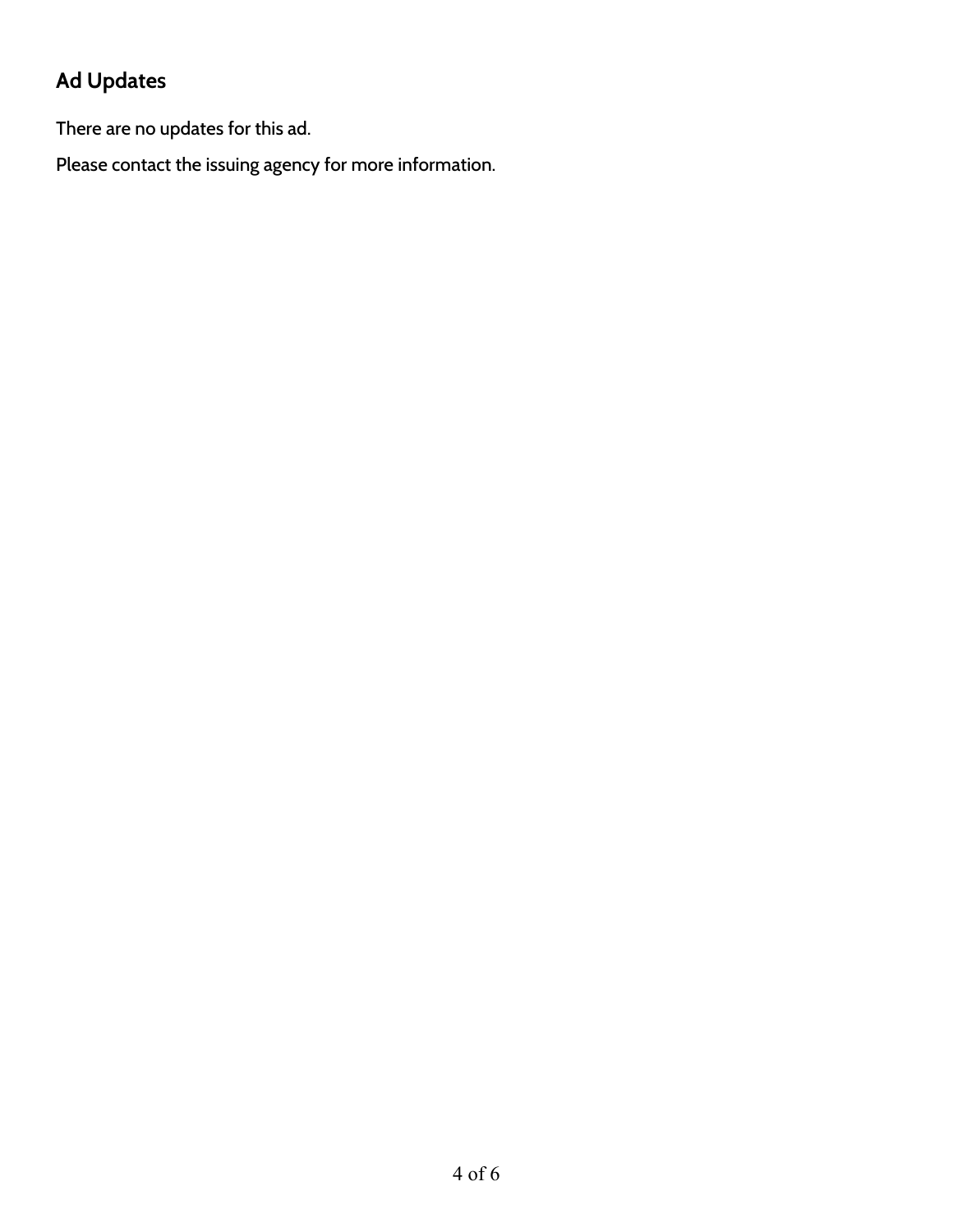### **Bid Results**

Bid Results have not yet been entered.

If you have questions regarding the bid results, contact the issuing agency for more information.